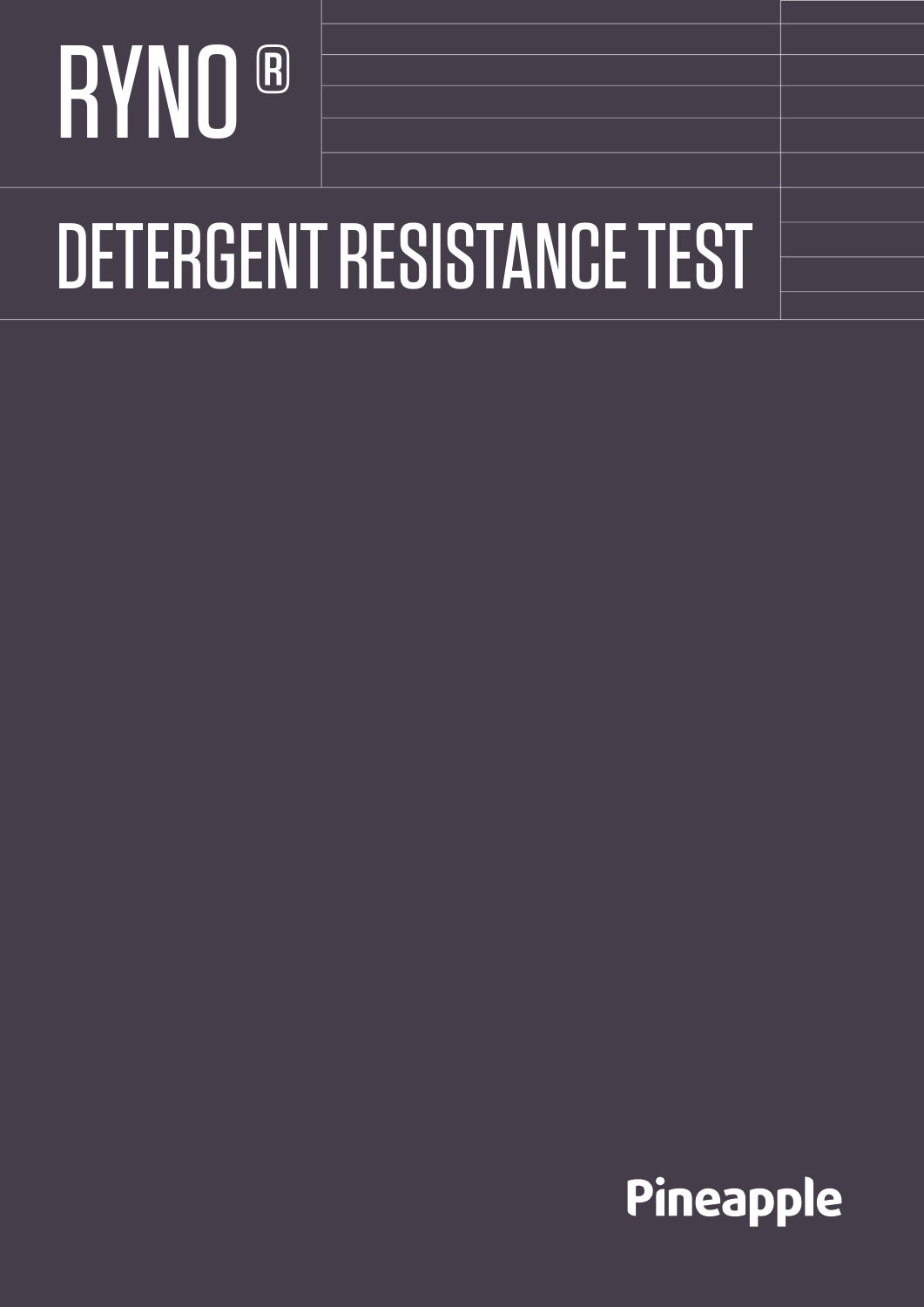## INTRODUCTION

This document reviews and evaluates an array of tests for Ryno range detergent resistance. The aim was to check for any surface reactions of Ryno products via

repetitive use of chosen cleaning

products.

|  | 01.1 |  |
|--|------|--|
|  |      |  |

The information and data contained in this

- $\rightarrow$  Indoor, dry environment
- $\rightarrow$  Room temperature  $\rightarrow$  The absence of internal and external mechanical stress

| CLEANING                                 | Multipurpose cleaning wipes<br>Detol spray (multi-surface antibacterial cleane<br>$\rightarrow$ Cif cream (abrasive cleaning product)                                                                                                                                                                                                                                     |
|------------------------------------------|---------------------------------------------------------------------------------------------------------------------------------------------------------------------------------------------------------------------------------------------------------------------------------------------------------------------------------------------------------------------------|
| <b>DETERGENTS</b><br><b>USED IN TEST</b> | $\rightarrow$ Bleach (Hydrogen peroxide disinfectant)<br>$\rightarrow$ Cillit Bang Limescale (general household dete<br>$\rightarrow$ Cillit Bang Black Mould (general household de<br>$\rightarrow$ Cif Kitchen (general household detergent, deg<br>Paint thinner (brush cleaner)<br>White spirit (alcohol based cleaner/degreaser)<br>Haz Tabs (chlorine disinfectant) |







Cillit Bang Limescale (general household detergent)

Cillit Bang Black Mould (general household detergent)

Cif Kitchen (general household detergent, degreaser)

#### **Pineapple**

The normal conditions in the test include the following:

Detergent resistance test was executed in normal conditions and involved five trials, executed in 24 hour intervals.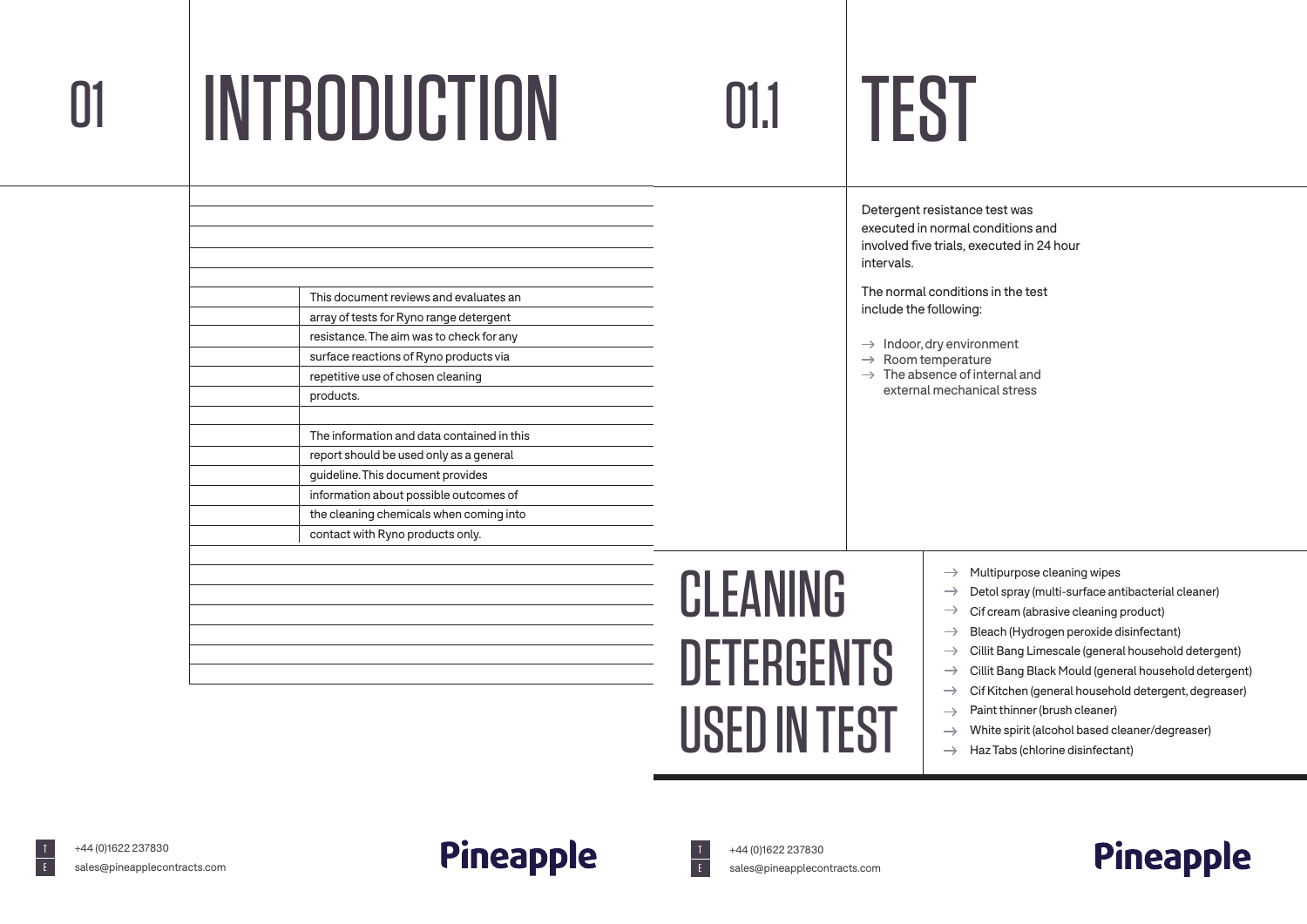| DETERGENT                      | DAY1                        | DAY 2                 | DAY <sub>3</sub>      | DAY 4                 | DAY <sub>5</sub>      |
|--------------------------------|-----------------------------|-----------------------|-----------------------|-----------------------|-----------------------|
| <b>Cleaning wipes</b>          | No effect                   | No effect             | No effect             | No effect             | No effect             |
| Detol spray                    | No effect                   | No effect             | No effect             | No effect             | No effect             |
| Cif cream                      | Very slight<br>matte effect | No further<br>changes | No further<br>changes | No further<br>changes | No further<br>changes |
| <b>Bleach</b>                  | No effect                   | No effect             | No effect             | No effect             | No effect             |
| <b>Cillit Bang Limescale</b>   | No effect                   | No effect             | No effect             | No effect             | No effect             |
| <b>Cillit Bang Black Mould</b> | No effect                   | No effect             | No effect             | No effect             | No effect             |
| <b>Cif Kitchen</b>             | No effect                   | No effect             | No effect             | No effect             | No effect             |
| Paint thinner                  | No effect                   | No effect             | No effect             | No effect             | No effect             |
| White spirit                   | No effect                   | No effect             | No effect             | No effect             | No effect             |
| <b>Haz Tabs</b>                | No effect                   | No effect             | No effect             | No effect             | No effect             |

| e been found from     |
|-----------------------|
| vith the exception    |
|                       |
|                       |
| eaner, Cif cream      |
| on the surface. This  |
| and does not          |
| he product.           |
|                       |
| ighness of Ryno's     |
| ro granules are       |
| ip, so the matte      |
| by any Cif residue,   |
| e.                    |
|                       |
| negative effect       |
| ents (brush cleaner   |
| sage still comes      |
| ouldn't be            |
| e cleaning product.   |
|                       |
| s like steam and jet  |
| ded in this test,     |
| usly conducted        |
| d to after sale care, |
| using high            |
| ure removes outer     |
| Ill finish.           |
|                       |
|                       |

#### Pineapple

# 01.2 RESULTS

Each detergent was applied separately, on a different part of a chair, with a different clean cloth in order to avoid contamination to ensure we received credible results.

#### Pineapple



After the 5<sup>th</sup> application the whole surface was washed with water, to allow comparison with the control surface.

| No negative effects have been found from     |
|----------------------------------------------|
| the detergents tested, with the exception    |
| of Cif cream.                                |
|                                              |
| Acting as an abrasive cleaner, Cif cream     |
| created a matte effect on the surface. This  |
| is a superficial change and does not         |
| impact the strength of the product.          |
|                                              |
| Possibly because of roughness of Ryno's      |
| surface Cif cream's micro granules are       |
| difficult to be washed-up, so the matte      |
| effect might be caused by any Cif residue,   |
| that is difficult to remove.                 |
|                                              |
| Despite the fact that no negative effect     |
| was registered for solvents (brush cleaner   |
| and white spirit) their usage still comes    |
| with a high risk and it shouldn't be         |
| recommended as a safe cleaning product.      |
|                                              |
| Other cleaning methods like steam and jet    |
| washing were not included in this test,      |
| but as a result of previously conducted      |
| cleaning actions related to after sale care, |
| it has been proved that using high           |
| temperature and pressure removes outer       |
| surface and leaves a dull finish.            |
|                                              |
|                                              |
|                                              |